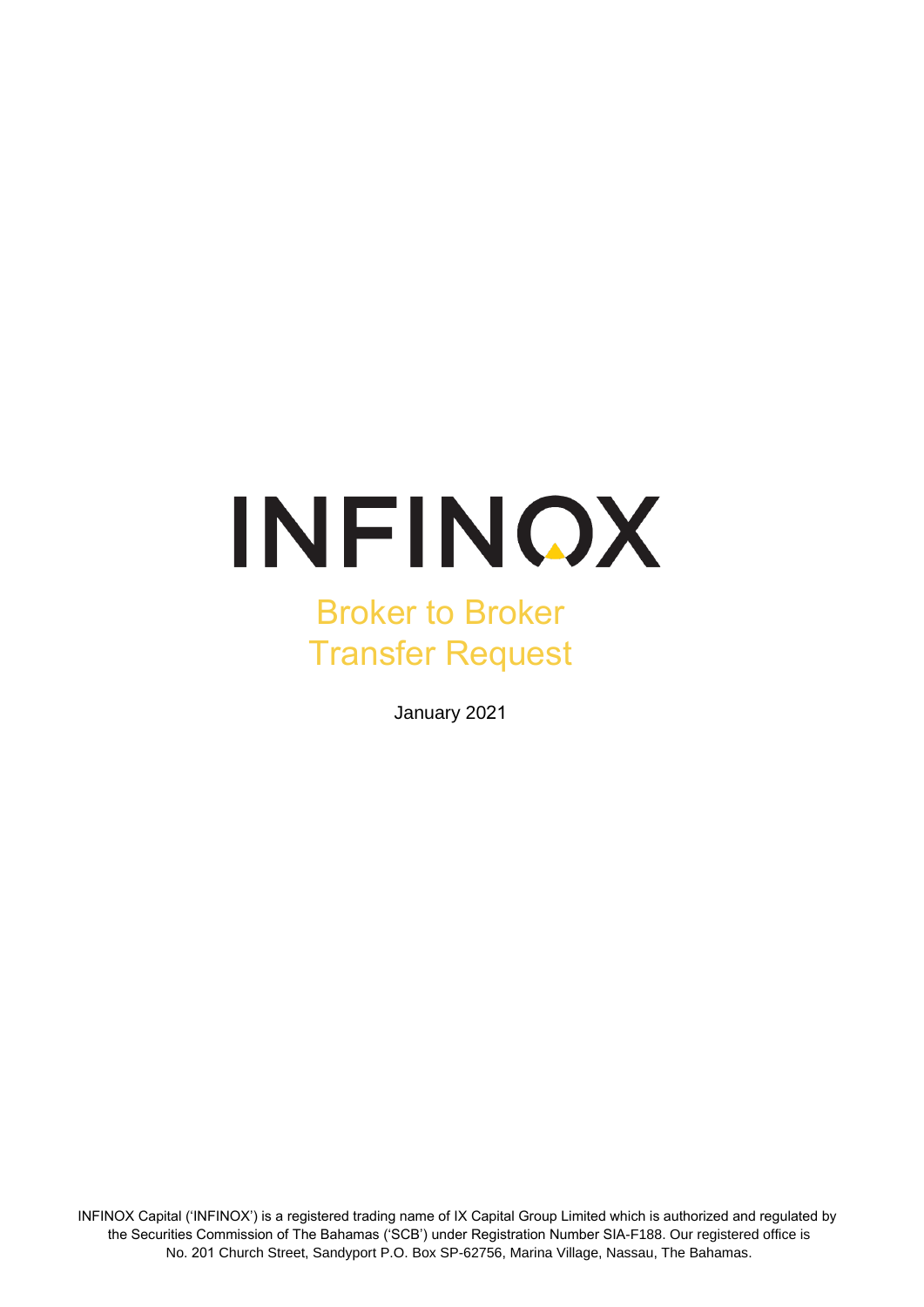

#### **BROKER TO BROKER TRANSFER REQUEST**

| Please complete this form to transfer your existing holdings from another broker to your<br>INFINOX Capital trading account. Once completed and signed, please return this form<br>to support@infinox.com |  |  |
|-----------------------------------------------------------------------------------------------------------------------------------------------------------------------------------------------------------|--|--|
| For any assistance please contact the Customer Support on 0-800-060-8744                                                                                                                                  |  |  |
| Client Account Name (INFINOX Capital):                                                                                                                                                                    |  |  |
| Client Account Number (INFINOX Capital):<br>Type a message                                                                                                                                                |  |  |
| Client Account Currency (INFINOX Capital): GBP<br>EUR  <br><b>USD</b>                                                                                                                                     |  |  |
| <b>Existing Broker Name:</b>                                                                                                                                                                              |  |  |
|                                                                                                                                                                                                           |  |  |
| Account Number (Existing Broker):                                                                                                                                                                         |  |  |
|                                                                                                                                                                                                           |  |  |
| Amount (To be transferred):<br>All Funds:                                                                                                                                                                 |  |  |
| <b>EUR</b><br><b>USD</b><br>Currency: GBP                                                                                                                                                                 |  |  |

#### **Infinox Capital BANK ACCOUNT DETAILS - GBP**

| Beneficiary:           | <b>INFINOX Capital Pty Limited</b>                                                    |
|------------------------|---------------------------------------------------------------------------------------|
| Beneficiary address:   | 201 Church Street, Sandyport Marina Village,<br>Nassau New Providence, The Bahamas    |
| Bank Name:             | Commonwealth Bank of Australia                                                        |
| <b>Account Number:</b> | 1071 4071                                                                             |
| SWIFT code:            | <b>CTBAAU2S</b>                                                                       |
| BSB:                   | 064 432                                                                               |
| Reference:             | Use your INFINOX Capital account number (the same<br>as your MetaTrader login number) |

INFINOX Capital is a registered trading name of IX Capital Group Limited, a company registered under the Commonwealth of The Bahamas with a registered office at 201 Church Street, Sandyport Marina Village, Nassau New Providence, The Bahamas. INFINOX is authorised and regulated by the Securities Commission of The Bahamas ('the SCB') under Registration Number SIA F-188 and operates under the rules and regulations of The Bahamas.